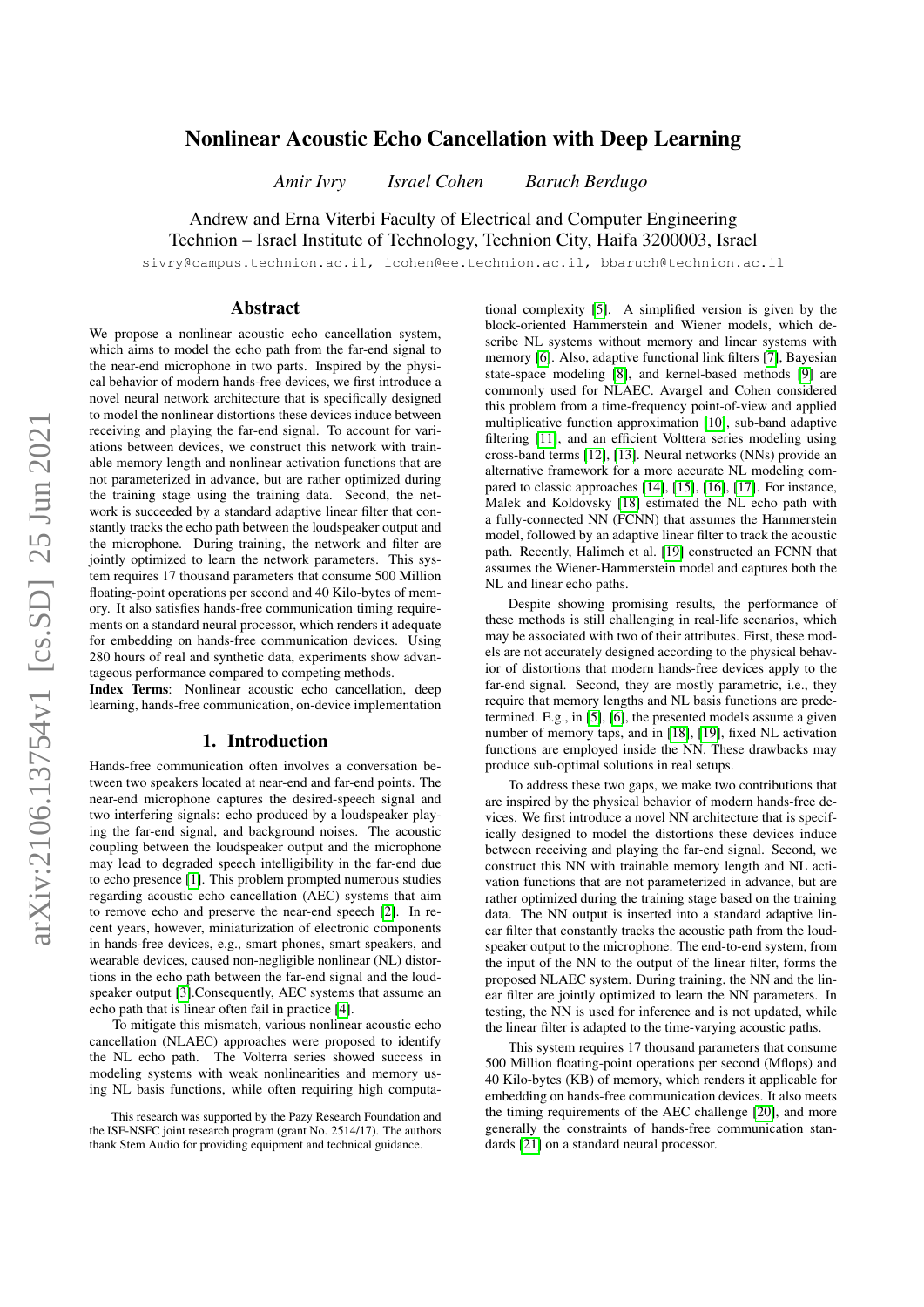<span id="page-1-2"></span>

Figure 1: *NLAEC scenario and proposed system (bordered). The nonlinear components are modeled with a neural network and the acoustic path with a standard adaptive linear filter.*

Performance is evaluated against two recent NN-based NLAEC methods in [\[18\]](#page-4-17) and [\[19\]](#page-4-18), and to a linear AEC method. Experiments are conducted with 280 h of both synthetic and real data, which include half-duplex and full-duplex periods affiliated with various acoustic environments, devices, speakers, and noise and echo levels. Results show leading performance of the proposed NLAEC system in terms of echo cancellation and speech distortion levels, generalization and stability to various setups, robustness to high levels of noise and echo, and convergence and re-convergence rates.

The reminder of this paper is organized as follows. In Section [2,](#page-1-0) we formulate the problem. In Section [3,](#page-1-1) we introduce the proposed NLAEC system. In Section [4,](#page-2-0) we describe the experimental setup. In Section [5,](#page-2-1) we demonstrate the performance of the proposed system. Finally, we conclude in Section [6.](#page-3-0)

## 2. Problem Formulation

<span id="page-1-0"></span>Figure [1](#page-1-2) depicts the scenario and proposed system for NLAEC. Let  $s(n)$  be the near-end speech signal and let  $x(n)$  be the farend speech signal. The microphone signal  $m(n)$  is given by

$$
m(n) = s(n) + y(n) + w(n),
$$
 (1)

where  $w(n)$  represents additive environmental and system noises and  $y(n)$  is a nonlinear reverberant echo that is generated from  $x(n)$ . The far-end signal,  $x(n)$ , is first distorted by electrical components that produce  $x^{NL}(n)$ , and then  $x^{NL}(n)$  propagates via a linear acoustic path  $h(n)$ , namely  $y(n) = x^{NL}(n) * h(n)$ . The proposed NLAEC system attempts to estimate  $y(n)$  by using an NN to find  $\hat{x}^{NL}(n)$ , which is an estimate for  $x^{NL}(n)$ , and filtering the result with an adaptive linear filter that tracks the acoustic path, denoted by  $\hat{h}(n)$ :

$$
\hat{y}(n) = \hat{x}^{\text{NL}}(n) * \hat{h}(n).
$$
 (2)

The signal transmitted to the far-end is given by

$$
\hat{s}(n) = m(n) - \hat{y}(n) = s(n) + (y(n) - \hat{y}(n)) + w(n).
$$
\n(3)

Our goal is to cancel the echo  $y(n)$  by eliminating the term  $y(n) - \hat{y}(n)$ , without distorting the speech signal s  $(n)$ .

#### <span id="page-1-1"></span>3. Nonlinear Acoustic Echo Cancellation

The proposed NLAEC system is comprised of two parts. First, an NN models the physical behavior of distortions applied between the far-end signal and the loudspeaker output, caused by non-ideal electrical components in practical hands-free devices.

<span id="page-1-3"></span>

Figure 2: *Proposed neural network architecture.*

Second, a standard adaptive linear filter tracks the acoustic echo path from the loudspeaker output to the microphone.

In order to understand our system, it is helpful to understand how the above-mentioned electrical components behave. Modern hands-free devices often apply distortions between receiving the far-end signal and playing it in the near-end. These distortions are created by three different electrical components; a digital-to-analog converter (D/A), a power amplifier, and a loudspeaker [\[22\]](#page-4-21), [\[23\]](#page-4-22), [\[24\]](#page-4-23), [\[25\]](#page-4-24). This study uses a 16-bit data precision, so the signal-to-quantization-noise ratio is sufficiently high and the D/A distortions are numerically negligible [\[22\]](#page-4-21). Thus, the D/A is not modeled. Ideally, the power amplifier should increase the energy of its input signal without distortions by using the power supply from the device battery. However, low-powered hands-free devices drive the amplifier to operate close to saturation, which yields distortions. The specific NL behavior of each amplifier depends on its saturation curve, ranging from a soft-clipped sigmoid, to a hard-clipped rectified function, and in extreme cases, it may exhibit a square waveform behavior [\[22\]](#page-4-21).

The loudspeaker component is responsible for the majority of distortions. In this study, the widely-used electro-dynamic loudspeaker model is considered, which exhibits four major types of nonlinearities; electrical, magnetic, mechanical, and acoustical [\[25\]](#page-4-24). The electrical signal,  $I(n)$ , is received from the amplifier output and creates a magnetic field signal of strength  $H(n)$  around the voice coil, which renders it an electromagnet. The relation between  $I(n)$  and  $H(n)$  is NL and depends on the coil displacement signal,  $\Delta(n)$ . Both  $I(n)$  and  $H(n)$  lead to polarity changes in the electromagnet that moves the coil back and forth with force that also has NL relations with  $\Delta(n)$ . This movement creates air pressure that is translated into acoustic sound waves that depend on  $\Delta(n)$  and its temporal derivatives. This relation is NL as well due to wave propagation and mechanical nonlinearities, caused by stiffness of the loudspeaker spider. Both the power amplifier and loudspeaker components may depend on previous observations.

The above NL behavior is modeled using an NN that is comprised of two cascaded parts: a power amplifier model, and a loudspeaker model, depicted in Figure [2.](#page-1-3) First, the amplifier is modeled with 3 identical gated recurrent units (GRUs) that contain 16 cells each [\[26\]](#page-4-25) and dropout [\[27\]](#page-4-26) in the recurrent layers, an FCNN with a one-neuron output, and a piecewise linear unit activation function layer (PLU) with trainable parameters [\[28\]](#page-4-27). This entire NL model (NLM) is fed with the far-end and microphone waveform signals, since the latter contains information about the distortions of the former. Second, the loudspeaker is modeled by a sequence of 3 consecutive NLMs. It receives the output of the amplifier, i.e., the estimated excitation current  $\hat{I}(n)$  that drives the loudspeaker. Similarly to the amplifier model,  $\hat{I}(n)$  is concatenated to the microphone signal, and the first NLM learns the electrical-to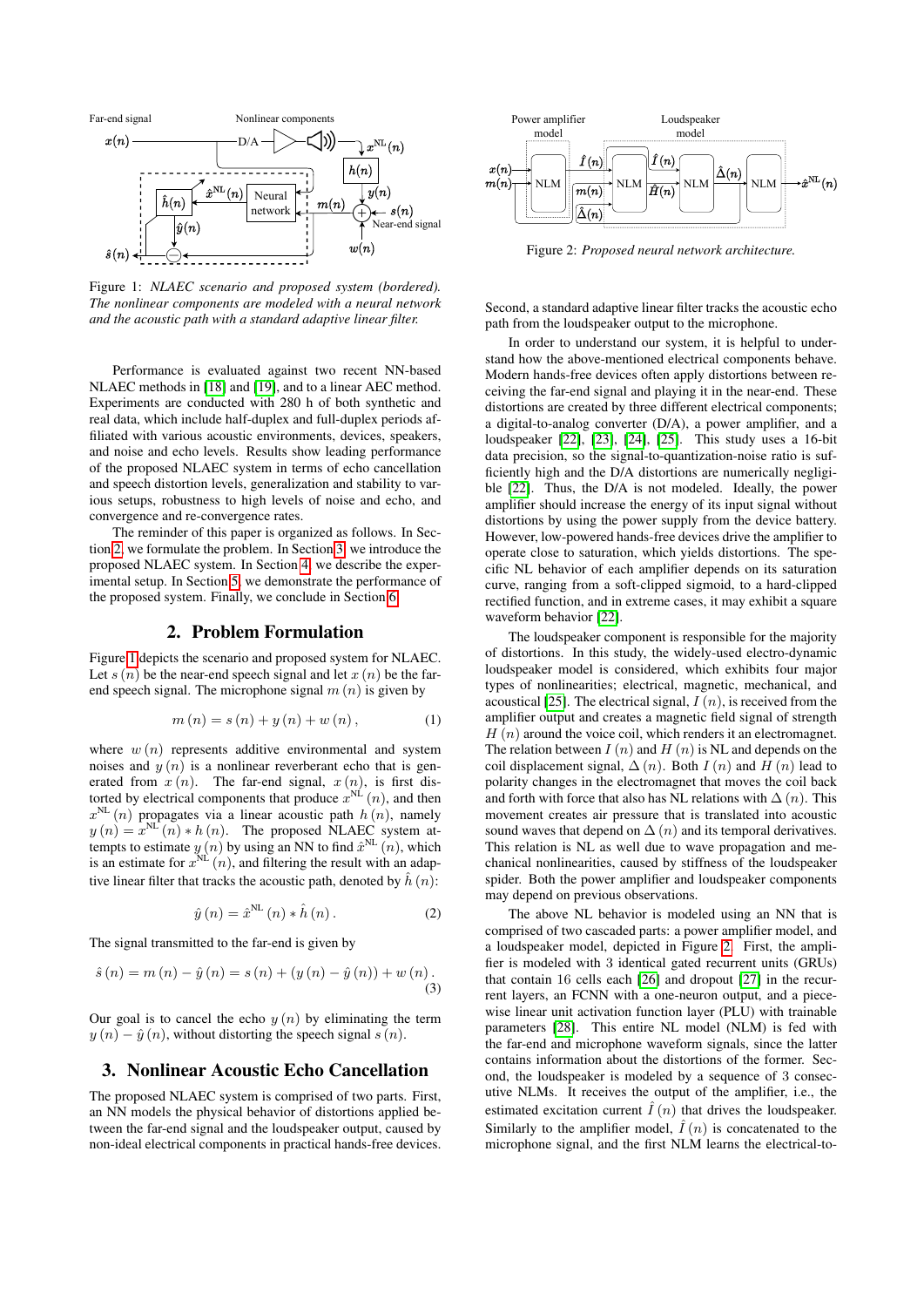magnetic NL model from  $\hat{I}(n)$  to  $\hat{H}(n)$ . Then, the predicted  $\hat{H}(n)$  is concatenated to  $\hat{I}(n)$  and inserted to the second NLM, which learns the magnetic-to-mechanical NL model and predicts  $\hat{\Delta}(n)$ . Then,  $\hat{\Delta}(n)$  is inserted to the third NLM, which learns the mechanical-to-acoustic NL model and estimates the distorted far-end signal at the output of the loudspeaker, i.e.,  $\hat{x}^{NL}(n)$ . Since  $\hat{\Delta}(n)$  also affects  $\hat{H}(n)$ , the first NLM is fed with the output of the second NLM using a skip-connection. The NLM unit is adjusted to receive between 1 to 3-dimensional input signals across the NN model. Following this NN, a linear adaptive filter models the acoustic path between the loudspeaker output and the microphone. This filter contains 150 samples and was developed by Phoenix Audio Technologies<sup>TM</sup> using a filter bank approach. The NN and the linear filter construct the proposed end-to-end NLAEC system.

To the best of our knowledge, the proposed NN architecture is used in this study for the first time. The NN is based on the GRU, whose internal gate-based mechanism is optimized for NL sequence-to-sequence mapping in the waveform domain. Also, the GRU keeps relevant past information without discarding it through time, while neglecting irrelevant data. Thus, the optimal memory length is implicitly learned by the NN during training and should not be set in advance. The trainable PLU parameters are also adjusted during training to optimally describe various saturation curves of the power amplifier and other NL behaviors exhibited by the loudspeaker. Thus, the NL behavior of the NN is not restricted to a predetermined set of NL basis functions. In addition, the GRU consumes low computational resources and requires short inference time.

The NLAEC system contains 17 thousand parameters that consume 500 Mflops and 40 KB of memory. Thus, its integration on hands-free devices is enabled, e.g., using the NDP120 neural processor by Syntiant<sup>TM</sup> [\[29\]](#page-4-28). Timing constraints of hands-free communication on that processor are also met [\[21\]](#page-4-20).

# 4. Experimental Setup

#### <span id="page-2-0"></span>4.1. Database Acquisition

Two data corpora are employed in this study; the AEC challenge database [\[20\]](#page-4-19), and a database recorded in our lab, both sampled at 16 kHz. These corpora include single-talk and double-talk periods both with and without echo-path change. In the case of no echo-path change, there is no movement in the room during the recording. In the other case, either the near-end speaker or the device are constantly moving during the recording. In [\[20\]](#page-4-19), two open sources of synthetic and real recordings are introduced. The synthetic data includes 100 h, and the real data contains 140 h of audio clips, generated from 5, 000 hands-free devices that are used in various acoustic environments. In both real and synthetic cases, signal-to-echo ratio (SER) and signalto-noise ratio (SNR) levels were distributed on [−10, 10] dB and [0, 40] dB, respectively. Additional real recordings were conducted in our lab to test the generalization of the system to unseen setups and its robustness to extremely low levels of SERs. This database is fully described in [\[30\]](#page-4-29). For completion, it contains 40 h of recordings from the TIMIT [\[31\]](#page-4-30) and Lib-riSpeech [\[32\]](#page-4-31) corpora with SNR levels of  $32 \pm 5$  dB and SER levels distributed on [−20, −10] dB.

Formally, the SER and SNR captured by the microphone are defined as SER=10  $\log_{10} [\Vert s(n) \Vert_2^2 / \Vert y(n) \Vert_2^2]$  and SNR=10  $\log_{10}$   $\left[ \lVert s\left( n\right) \rVert_{2}^{2}/\lVert w\left( n\right) \rVert_{2}^{2}\right]$  in dB, and are calculated with 50% overlapping time frames of 20 ms.

<span id="page-2-2"></span>Table 1: *Performance metrics for NLAEC.*

| Measure | Definition                                                                                          |  |  |
|---------|-----------------------------------------------------------------------------------------------------|--|--|
| ERL E   | $\overline{\frac{\ m(n)\ _2^2}{\ {\mathbb{S}}(n)\ _2^2}}\Big _{\text{Far-end single-tall}}$         |  |  |
| SDR     | $  s(n)  _2^2$<br>$10\log_{10} \frac{\ln 100}{\ \hat{s}(n)-s(n)\ _2^2}\frac{1}{\text{Double-talk}}$ |  |  |

## <span id="page-2-3"></span>4.2. Data Processing, Training, and Testing

The real and synthetic data from [\[20\]](#page-4-19) is randomly split to create 185 h of training set and 45 h of validation set. The test set contains only real data that is comprised of the remaining 10 h from [\[20\]](#page-4-19) and all 40 h from [\[30\]](#page-4-29). Each set is divided into 10 s segments that contain recordings in different setups. This leads to frequent re-convergence during transitions between segments, both without and with echo-path change. These sets are balanced to prevent bias in results, as detailed in [\[30\]](#page-4-29).

During training, the NN and the succeeding linear filter are jointly optimized to learn the NN parameters. Optimization is done by minimizing the  $\ell_2$  distance between the output of the NLAEC,  $\hat{s}(n)$ , and the desired-near-end speech s  $(n)$ . To train the NN, back-propagation through time is used with a learning rate of 0.0005, mini-batch size of 32 ms, and 20 epochs, using Adam optimizer [\[33\]](#page-4-32). Also, automatic differentiation [\[34\]](#page-4-33) is applied, since the loudspeaker modeling involves temporal derivatives of its input signals. Training duration was typically 15 minutes per 10 h of data on an Intel Core i7-8700K CPU @ 3.7 GHz with two GPUs of type Nvidia GeForce RTX 2080 Ti.

During testing, the NN is used for inference only and is not updated. The linear filter receives the outputs of the NN and is continuously adapted to account for time variations of the acoustic path. An artificial gain may be introduced by the NN, which is compensated as shown in [\[35\]](#page-4-34).

#### 4.3. Performance Measures

To evaluate performance, the echo return loss enhancement (ERLE) [\[36\]](#page-4-35) is used. It measures echo reduction between the degraded and enhanced signals when only a far-end signal and noise are present. For double-talk periods, we use the signalto-distortion ratio (SDR) [\[35\]](#page-4-34) that takes echo suppression and speech distortion into account, and the perceptual evaluation of speech quality (PESQ) [\[37\]](#page-4-36), [\[38\]](#page-4-37). The PESQ is calculated over an entire 10 s segment. The ERLE and SDR are calculated with 50% overlapping frames of 20 ms, and are defined in Table [1.](#page-2-2)

# 5. Experimental Results

<span id="page-2-1"></span>The performance of the proposed NLAEC system is compared against two competing NN-based methods in [\[18\]](#page-4-17) and [\[19\]](#page-4-18), notated "Malek" and "Halimeh", respectively. To approximate the linear echo path, the proposed system and "Malek" are implemented here with an identical adaptive linear filter mentioned in Section [3,](#page-1-1) while "Halimeh" employs a linear echo approximation via an NN. As benchmark, the linear filter is also applied alone, and this method is denoted by "Linear". Measures are reported by their mean and standard deviation (std) values, with respect to the test set specified in each experiment. Unless stated otherwise, the format of the results is presented as mean±std. In this study, convergence was reached if the normalized misalignment between consecutive linear echo approximations was lower than −30 dB [\[39\]](#page-4-38).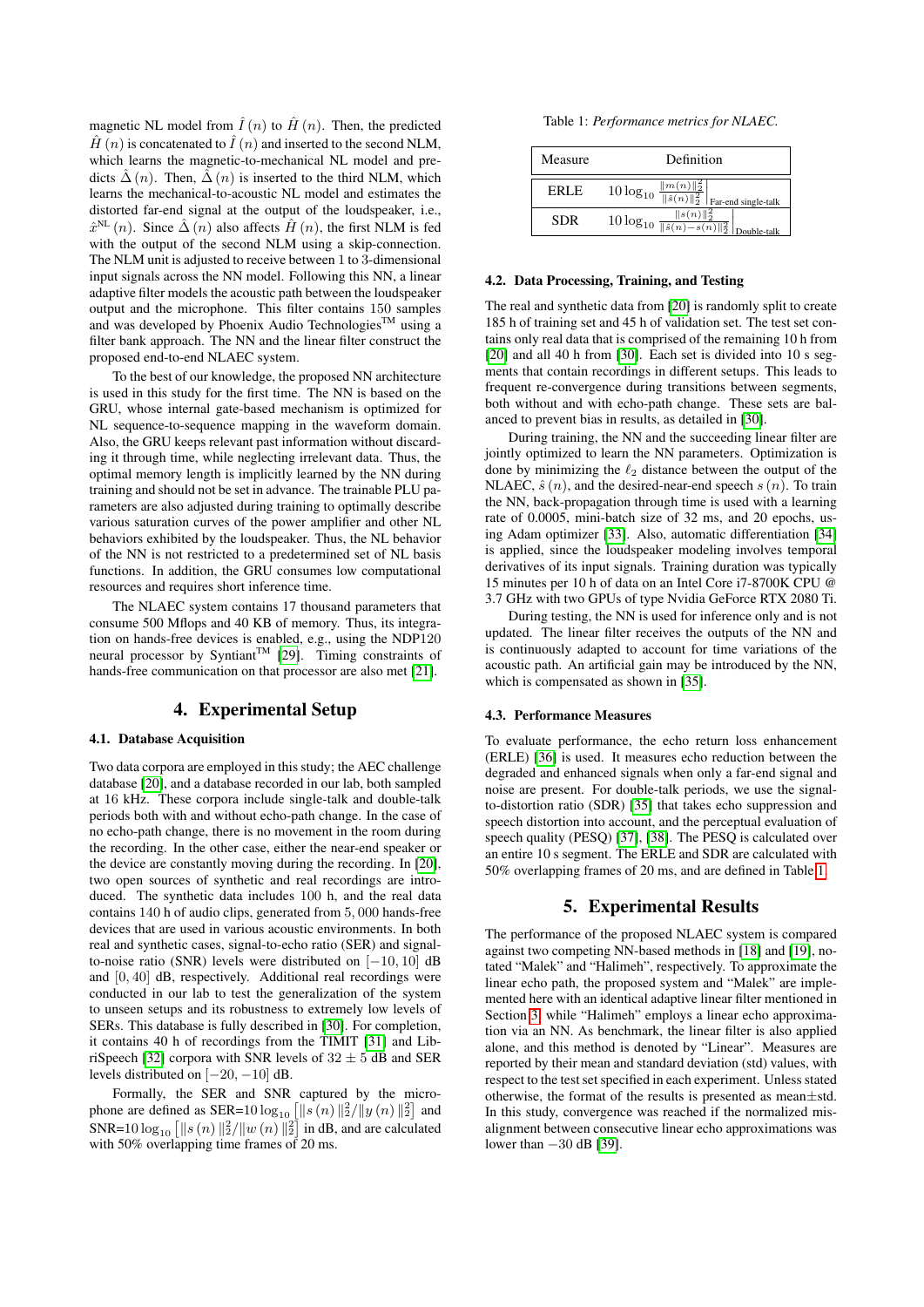<span id="page-3-1"></span>Table 2: *Performance with no echo-path change.*

|            | Proposed          | Halimeh                                                  | Malek        | Linear       |
|------------|-------------------|----------------------------------------------------------|--------------|--------------|
|            | ERLE $26.4 + 5.1$ | $23.1 + 5.9$                                             | $22.6 + 6.7$ | $21.3 + 7.2$ |
|            |                   | PESO $3.17\pm0.4$ $2.88\pm0.5$ $2.64\pm0.5$ $2.02\pm0.7$ |              |              |
| <b>SDR</b> |                   | $5.37+0.4$ $4.83+0.6$ $4.37+0.8$                         |              | $3.01 + 0.9$ |

Table 3: *Performance with echo-path change.*

<span id="page-3-2"></span>

|      | Proposed            | Halimeh        | Malek        | Linear       |
|------|---------------------|----------------|--------------|--------------|
|      | ERLE $23.2 + 6.0$   | $19.2 + 7.7$   | $18.0 + 8.3$ | $16.9 + 8.9$ |
|      | PESO $2.92 \pm 0.5$ | $2.54 \pm 0.7$ | $2.31 + 0.6$ | $1.91 + 0.6$ |
| SDR. | $5.08 + 0.6$        | $4.25 + 0.9$   | $3.82 + 0.9$ | $2.52 + 1.0$ |

Table 4: *Performance before convergence.*

<span id="page-3-3"></span>

|      | Proposed                           | Halimeh      | Malek        | Linear       |
|------|------------------------------------|--------------|--------------|--------------|
|      | ERLE $19.7 + 7.5$                  | $14.9 + 8.1$ | $13.8 + 8.8$ | $11.0 + 9.6$ |
|      | PESO $2.56 \pm 0.6$ $1.98 \pm 0.7$ |              | $1.91 + 0.7$ | $1.75 + 0.6$ |
| SDR. | $4.71 + 0.9$                       | $3.58 + 1.2$ | $3.04 + 1.3$ | $1.54 + 1.3$ |

Table 5: *Convergence time in seconds.*

<span id="page-3-4"></span>

| Proposed    | Halimeh     | Malek       | Linear      |
|-------------|-------------|-------------|-------------|
| $4.6 + 0.7$ | $6.6 + 1.1$ | $7.3 + 1.4$ | $7.9 + 1.8$ |

Results for segments with no echo-path change are given in Table [2](#page-3-1) and for segments with echo-path change are given in Table [3,](#page-3-2) both after convergence. Compared to competition, the proposed method achieves enhanced echo cancellation in single-talk periods according to the ERLE measure. In doubletalk periods, less speech distortion and better speech quality are obtained, as suggested by the SDR and PESQ scores, respectively. Also, a lower std measure is achieved, which projects better stability of our method across various setups. Scenarios of echo-path change lead to overall decline in performance relative to no echo-path change, as expected. However, our method still prevails competition across all measures in terms of both higher mean and lower std. Based on the above, our method allows enhanced modeling of the NL echo path, which improves both the estimation of acoustic paths with no echo-path change, and the tracking of acoustic paths with echo-path change.

In addition, we investigate the performance before convergence and during re-convergence for segments with no echopath change. Due to the test set segmentation described in Section [4.2,](#page-2-3) re-convergence frequently occurs during transitions between segments. As shown in Table [4,](#page-3-3) performance is collectively impeded relative to the converged case in Table [2.](#page-3-1) However, our method still prevails across all measures in terms of both mean and std values. This indicates the high sensitivity of competing methods to converged echo approximation, while our model captures the behavior of the echo even from degraded measurements. We also examine the convergence time of each method. According to Table [5,](#page-3-4) our method achieves the shortest convergence time compared to competition. Again, it can be suggested that enhanced modeling of the NL echo path is obtained by the proposed NN, which allows the succeeding linear filter to be adjusted more accurately and rapidly.

Next, performance with no echo-path change is examined in various SNR and SER levels, after convergence. As shown in

<span id="page-3-5"></span>

Figure 3: *Comparison of average PESQ and SDR measures in various SNR and SER levels.*

Figure [3,](#page-3-5) all methods suffer from decline in performance when acoustic conditions deteriorate. However, our method outperforms competition in both PESQ and SDR measures across all SNR and SER levels, which projects high generalization ability to various levels of noise and echo. The relatively stable behavior of the proposed method, especially in low levels of SNRs and SERs, indicates high robustness to high levels of noise and echo that often occur in practice. Interestingly, in severely degraded conditions of 0 dB SNR and of −20 dB SER, the proposed method achieves roughly 1 dB higher SDR and 0.5 higher PESQ score on average than the competition in second place.

# 6. Conclusion

<span id="page-3-0"></span>We have presented an NLAEC system that comprises a novel NN architecture and a succeeding standard adaptive linear filter. To describe the distortions modern hands-free devices induce between receiving and playing the far-end signal, we constructed the NN of a power amplifier model followed by a loudspeaker model. The adaptive filter is fed by the NN and tracks the acoustic path from the loudspeaker output to the microphone. The NN parameters are updated during training using joint optimization of the NN and the filter. The NLAEC implementation is adequate for integration on hands-free devices, and can meet timing requirements of hands-free communication standards on a standard neural processor. Experiments with 280 h of real and synthetic recordings demonstrate the improved performance of our method compared to competition in terms of echo suppression and desired-signal distortion, generalization and stability in various setups, robustness to high levels of noise and echo, and convergence and re-convergence times.